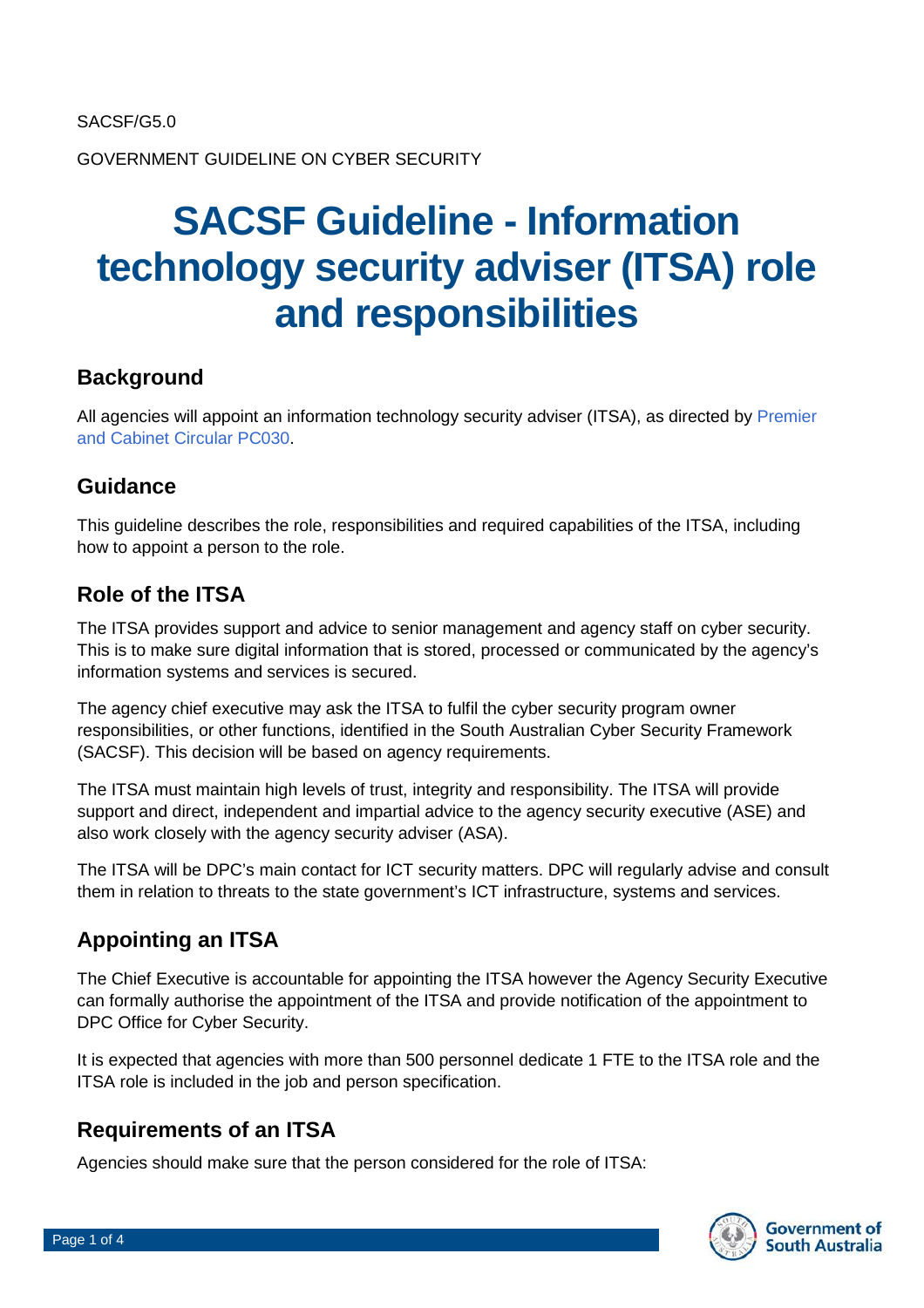#### **Is an SA Government employee**

The position of ITSA must be held by an SA Government employee. It is recognised that an ITSA may not have extensive knowledge on all security issues and may seek guidance from external providers.

#### **Has both broad business and technical knowledge**

The ITSA must be able to provide advice on complex technological ICT systems and service security matters to executives and business owners. They will also need to communicate risks in a way that all personnel can understand.

#### **Has broad knowledge of current ICT security practice**

The ITSA must have detailed knowledge of agency-specific and South Australian Government protective security policies, principles and minimum standards. They must also be provided with opportunities to maintain this knowledge.

#### **Has a security clearance at the required level**

The ITSA will need a South Australian Government security clearance of at least 'Baseline' level. Their clearance must be appropriate for the information or systems they need to access to do their job. Further information on clearance levels is available from the [Australian Government Security Vetting Agency.](https://www.defence.gov.au/AGSVA/)

#### **Has relevant ICT experience**

Personnel appointed to the ITSA position is expected to have experience in one or more of the following roles:

- Security
- Risk, Audit, Assurance or Compliance
- Governance
- Technical ICT.

#### **Has no conflicting operational demands and responsibilities**

The ITSA position must be able to offer independent and impartial advice without resourcing and financial constraints.

### **Responsibilities and competencies**

Typical responsibilities and minimum skill requirements are described in the role statement for ITSAs.

#### **Additional responsibilities**

The ITSA may also need to:

- provide ICT security briefings and advice to agency personnel, including staff located or travelling overseas
- investigate and report cyber security incidents to DPC, and the ASA

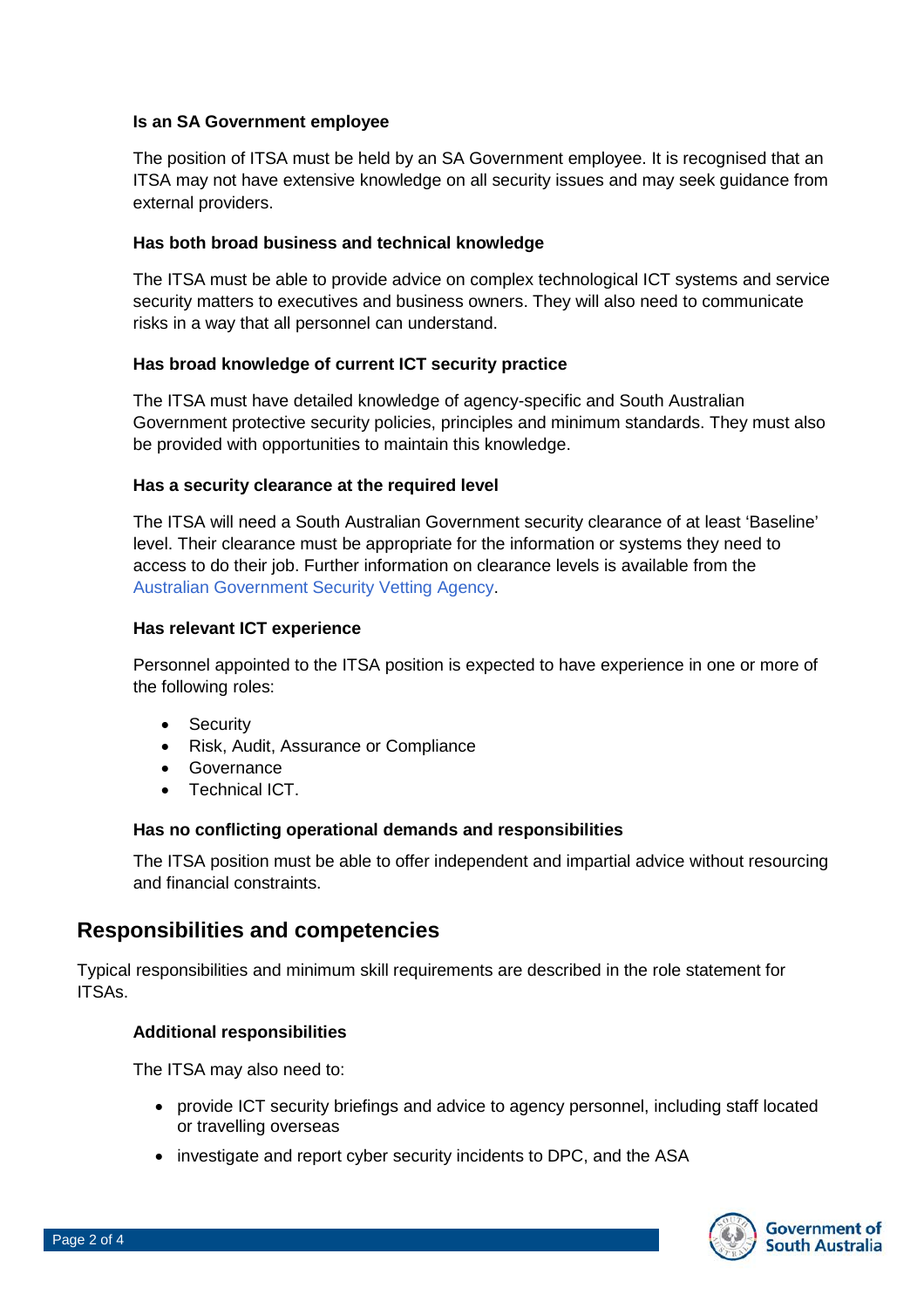- fulfil the cyber security program owner responsibilities, or other functions, identified in the SACSF. This decision will be based on the individual requirements of the agency and the agency chief executive
- attend SA government ITSA briefings, events and forums
- assist the Watchdesk during a Cyber Crisis as detailed in PC042 Cyber Security Incident Management.

#### **Additional competencies**

The ITSA should also have, or be given training to develop competency in the following areas:

- communication and business management skills
- comprehensive knowledge of the principles, policy statements and expectations which govern the security of government ICT systems
- awareness of technological controls and complementary security requirements contained in internationally recognised frameworks, for example:
	- o the [Australian Government Information Security Manual](https://www.cyber.gov.au/ism) (ISM)
	- o ISO 27001/27002
	- o [NIST](https://www.nist.gov/cyberframework/framework)
- measures to detect and manage cyber security incidents and preserve evidence for security investigations.

## **Reference, links and additional information**

- [South Australian Cyber Security Framework](https://www.dpc.sa.gov.au/responsibilities/protective-security-framework/cyber-security/the-sacsf)
- [PC030 South Australian Protective Security Framework](https://dpc.sa.gov.au/resources-and-publications/premier-and-cabinet-circulars)
- [Australian Government Protective Security Policy Framework \(PSPF\)](http://www.protectivesecurity.gov.au/)

## **Document Control**

| ID                          | SACSF/5.0       |
|-----------------------------|-----------------|
| Version                     | V1.0            |
| Classification/DLM          | <b>OFFICIAL</b> |
| Compliance                  | Discretionary   |
| Original authorisation date | November 2019   |
| Last approval date          | November 2019   |
| Next review date            | November 2020   |
|                             |                 |
| Licence                     |                 |
| Ω<br>BY                     |                 |